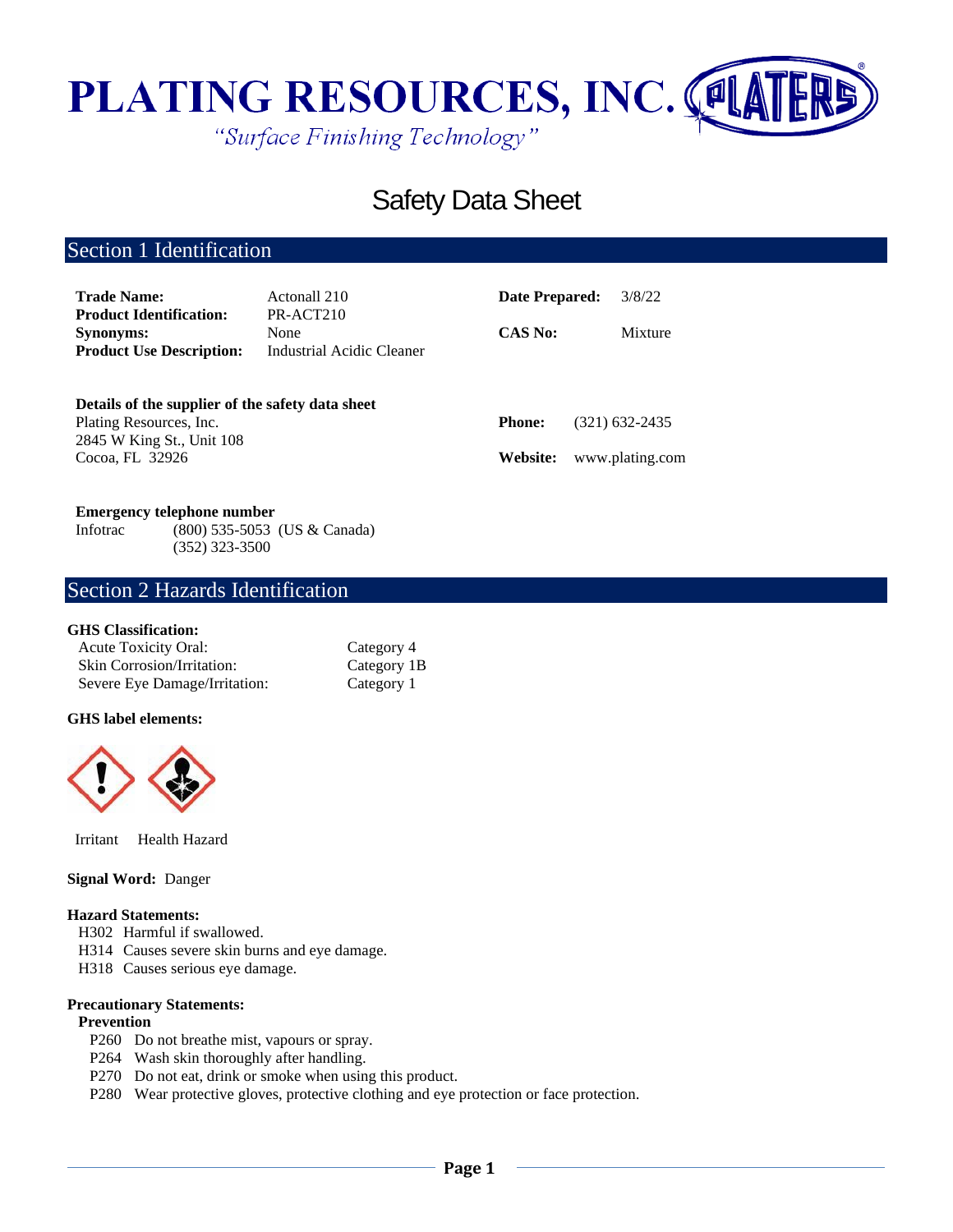### **Response**

P301 + P312 IF SWALLOWED: call a POISON CENTER or physician IF you feel unwell.

P301 + P330 + P331 IF SWALLOWED: Rinse mouth. Do NOT induce vomiting.

P303 + P361 + P353 IF ON SKIN (or hair): Remove immediately all contaminated clothing. Rinse SKIN with water.

P304 + P340 IF INHALED: Remove victim to fresh air and keep at rest in a position comfortable for breathing.

P305 + P351 + P338 IF IN EYES: Rinse cautiously with water for several minutes. Remove contact lenses, if present and easy to do. Continue rinsing.

- P310 Immediately call a POISON CENTER or physician.
- P330 Rinse mouth.
- P363 Wash contaminated clothing before reuse.

### **Storage**

P405 Store locked up.

### **Disposal**

P501 Dispose of contents/container to an approved waste disposal plant.

### **Hazards Not Otherwise Classified (HNOC):**

None.

### **Additional Information:**

None.

| <b>Section 3 Composition</b>   |                          |          |           |
|--------------------------------|--------------------------|----------|-----------|
| <b>Chemical Name</b>           | Common name and synonyms | $CAS \#$ | $\%$      |
| Proprietary Component 1        |                          |          | $85 - 95$ |
| <b>Proprietary Component 2</b> |                          |          | $5 - 10$  |

# Section 4 First Aid

### **General:**

Move out of dangerous area. Perform first aid measures as indicated. Seek medical attention and show this safety data sheet to attending physician.

### **Inhalation:**

Move to fresh air and keep at rest in a position comfortable for breathing. If breathing difficulty occurs or persists seek medical attention. If not breathing give artificial respiration and seek immediate medical attention.

### **Skin contact:**

Immediately flush exposed skin with water for at least 15 minutes while removing contaminated clothing and/or shoes.

Thoroughly wash with soap and water. Seek immediate medical attention.

### **Eye contact:**

Immediately flush eyes with water for at least 15 minutes, lifting the upper and lower eyelids intermittently. Check for and remove any contact lenses if easy to do. Seek immediate medical attention.

### **Ingestion:**

Rinse mouth with water. Do not induce vomiting. Seek immediate medical attention.

### **Most important symptoms and effects both acute and delayed:**

No information available.

### **Indication of any immediate medical attention and special treatment needed:**

No information available.

## Section 5 Fire Fighting Measures

### **Suitable Extinguishing Media:**

Use extinguishing media suitable for surrounding fire or source of fire. Use water spray to cool fire exposed containers.

- **Unsuitable Extinguishing Media:**
- No information available.

### **Specific hazards developing from the chemical:**

In fire conditions product may decompose producing chromium fumes.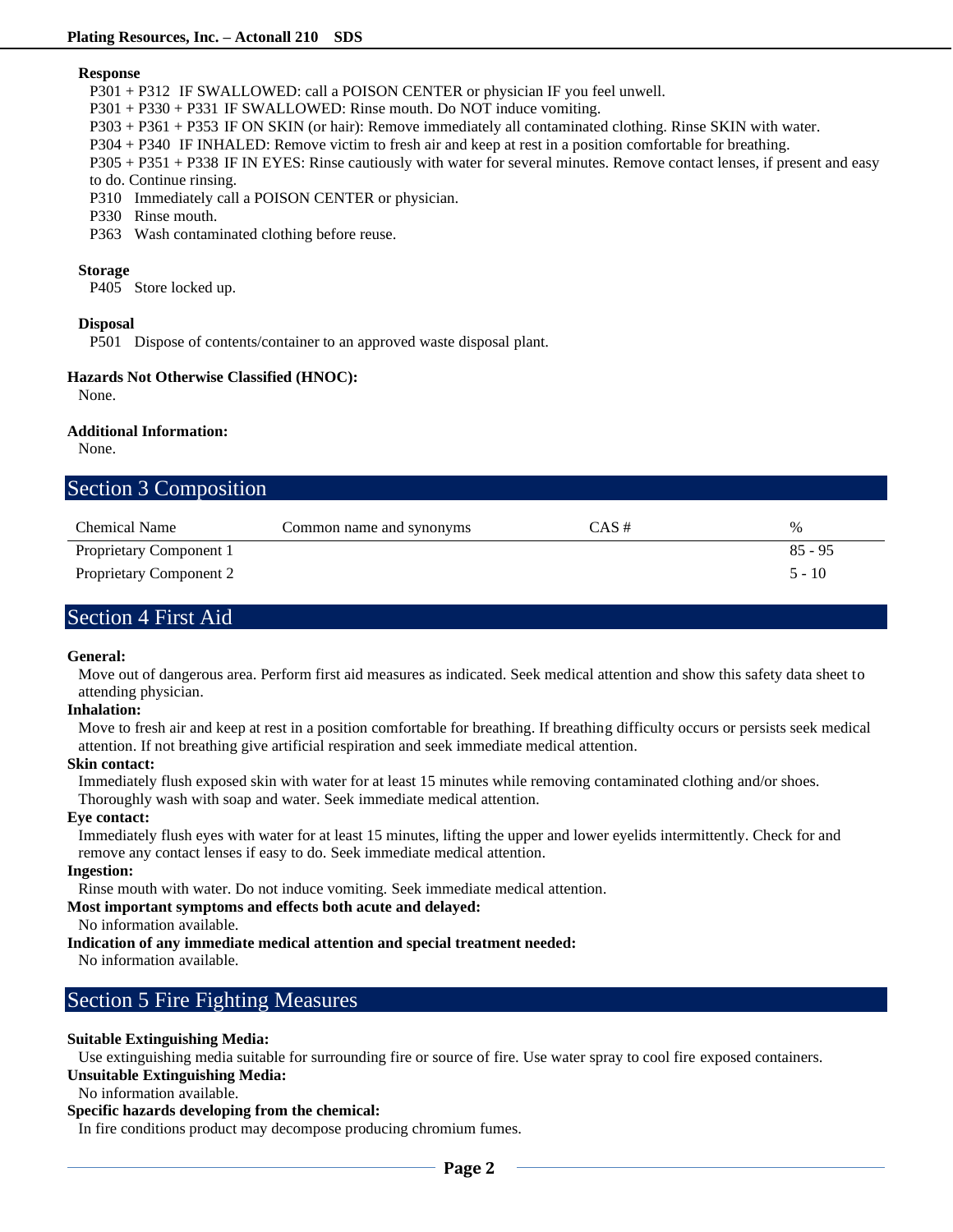### **Precautions for firefighters:**

No information available.

### **Firefighting Instructions:**

No information available.

### **Protection During Firefighting:**

Wear full protective gear and full face pressure demand self-contained breathing apparatus.

### **Other information:**

No additional information available.

### Section 6 Accidental Release Measures

### **Personal precautions, protective equipment and emergency procedures:**

Avoid direct contact with skin, eyes and clothing. Avoid inhalation of mist, vapor or dust. Wear appropriate personal protective equipment as outlined in Section 8 of this SDS.

### **Environmental precautions:**

Prevent further leakage or spillage if safe to do so. Contain spilled material and prevent run-off onto ground or into water sources or sewers.

### **Methods and material for containment and cleaning up:**

Absorb on inert material and place in containers for disposal. Dispose of spilled/collected material in accordance with all federal, state and local regulations.

## Section 7 Handling and Storage

### **Precautions for safe handling:**

Avoid contact with skin and eyes. Avoid inhalation of mist, vapor and dust. Ensure adequate ventilation. Do not eat, drink or smoke while handling. Wear appropriate personal protective equipment as outlined in Section 8 of this SDS.

### **Conditions for safe storage, including any incompatibilities:**

Store in original container. Keep container tightly closed. Store at room temperature (50-90 F) in a dry well-ventilated area.

### Section 8 Exposure Controls/Personal Protection

| Exposure limits:        |                  |                      |                       |                       |
|-------------------------|------------------|----------------------|-----------------------|-----------------------|
| Ingredient              | Data Source      | <b>Exposure Form</b> | <b>Exposure Value</b> | <b>Exposure Notes</b> |
| Proprietary Component 1 | <b>ACGIH TLV</b> |                      | Not Established       |                       |
|                         | <b>OSHA PEL</b>  |                      | Not Established       |                       |
| Proprietary Component 2 | <b>ACGIH TLV</b> | <b>TWA</b>           | $2.5 \text{ mg/m}$    |                       |
|                         | DFG-GERMANY TWA  |                      | $2.5 \text{ mg/m}$    |                       |
|                         | <b>NIOSH</b>     | <b>TWA</b>           | $2.5 \text{ mg/m}$    |                       |
|                         | <b>OSHA PEL</b>  | <b>TWA</b>           | $2.5 \text{ mg/m}$    |                       |

### **Appropriate Engineering Controls:**

Use local and/or general exhaust ventilation to maintain airborne concentrations below irritating levels or exposure limits. An eyewash and safety shower should be available in the work area.

### **Individual protection measures:**

### **Eye/face protection:**

Chemical goggles or face shield should be worn when handling this material.

### **Skin protection:**

### **Hand Protection:**

Wear chemical resistant gloves when handling.

### **Other:**

Wear chemical resistant clothing or chemical splash suit when handling.

### **Respiratory Protection:**

Wear respiratory protection if dust is produced, while using this material.

### **General hygiene considerations:**

Follow good hygiene and safety practice. Wash hands and exposed skin before breaks and at the end of the work day. Do not eat, drink or smoke while handling this material. Do not wear contaminated or dirty clothing home from the work-site. Launder contaminated or dirty clothing before reuse.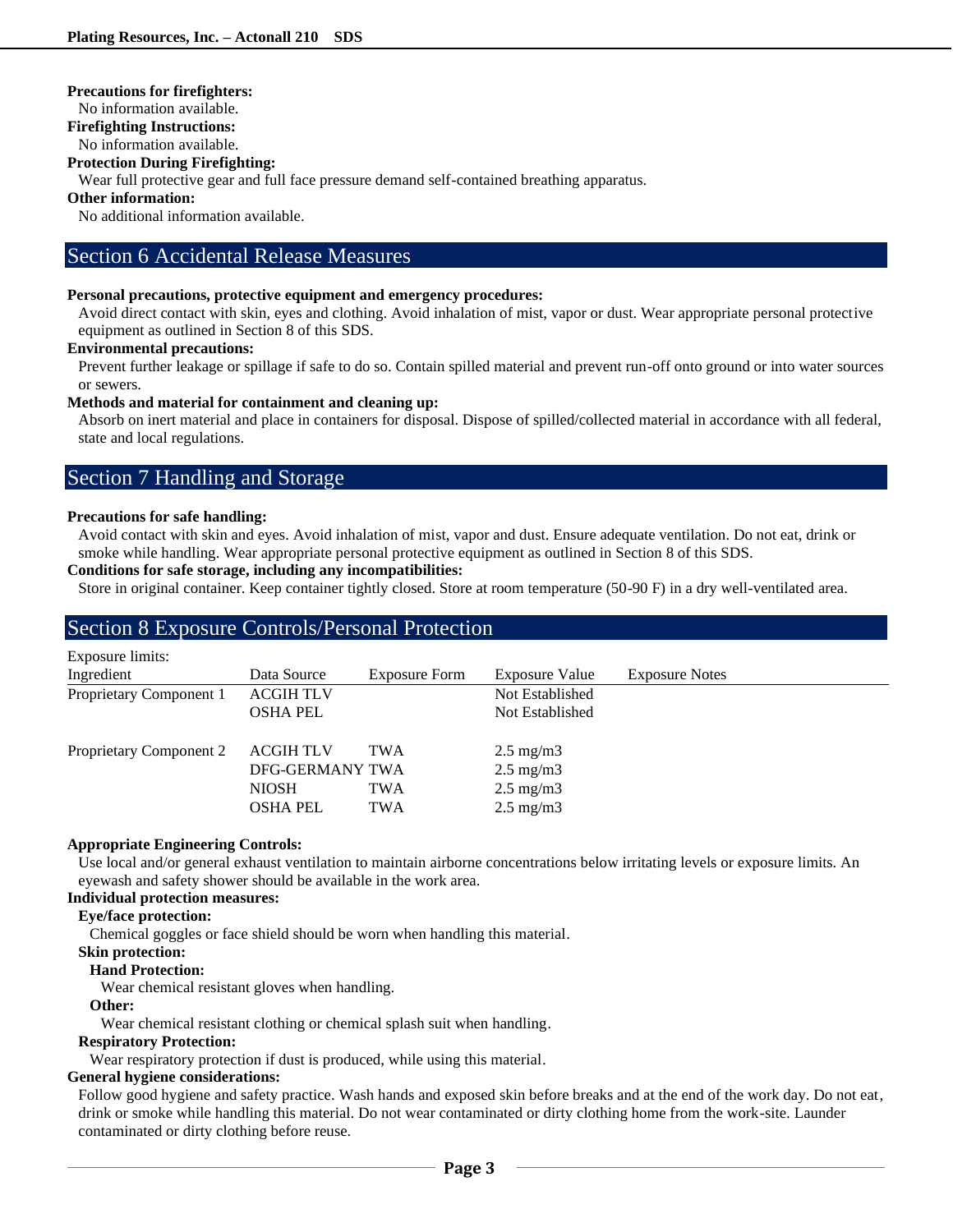### **Additional information:**

No additional information available.

# Section 9 Physical and Chemical Properties

| Appearance                       | Free Flowing Powder |
|----------------------------------|---------------------|
| Odor                             | Not available.      |
| <b>Odor threshold</b>            | Not available.      |
| pН                               | Not available.      |
| <b>Melting/freezing point</b>    | Not available.      |
| <b>Initial boiling point</b>     | Not available.      |
| <b>Flash point</b>               | Not available.      |
| <b>Evaporation rate</b>          | Not available.      |
| <b>Flammability</b> (solid, gas) | Not available.      |
| <b>Lower flammability limit</b>  | Not available.      |
| <b>Upper flammability limit</b>  | Not available.      |
| Lower explosive limit            | Not available.      |
| <b>Upper explosive limit</b>     | Not available.      |
| Vapor pressure                   | Not available.      |
| Vapor density                    | Not available.      |
| <b>Relative density</b>          | Not available.      |
| Solubility in water              | Moderate            |
| <b>PC:</b> n-octanol/water       | Not available.      |
| <b>Auto-Ignition temperature</b> | Not available.      |
| <b>Decomposition temperature</b> | Not available.      |
| <b>Viscosity</b>                 | Not available.      |
| <b>Density</b>                   | Not available.      |
| <b>Specific gravity</b>          | Not available.      |
|                                  |                     |

# Section 10 Stability and Reactivity

| <b>Reactivity:</b>             | Not reactive under normal use conditions.                                            |
|--------------------------------|--------------------------------------------------------------------------------------|
| <b>Chemical stability:</b>     | Material is stable under normal handling and storage conditions.                     |
| <b>Hazardous reactions:</b>    | Hazardous polymerization will not occur under normal handling and storage.           |
| <b>Conditions to avoid:</b>    | Avoid excessive heating, freezing and chemical contamination.                        |
| <b>Decomposition products:</b> | No decomposition products are expected under normal storage and handling conditions. |
| Incompatible materials:        | Avoid contact with alkaline chemicals and unwanted contact with metals.              |

# Section 11 Toxicological Information

### **Information on the likely routes of exposure:**

### **Inhalation:**

This material may cause respiratory irritation.

### **Skin Contact:**

This material may cause skin irritation which can result in serious burns and permanent damage.

#### **Eye Contact:**

This material may cause eye irritation which can result in serious burns and permanent damage.

**Ingestion:**

### This material may cause gastrointestinal irritation which can result in serious burns and permanent damage. **Symptoms related to the physical, chemical and toxicological characteristics:**

No information available.

### **Delayed and chronic effects:**

No information available.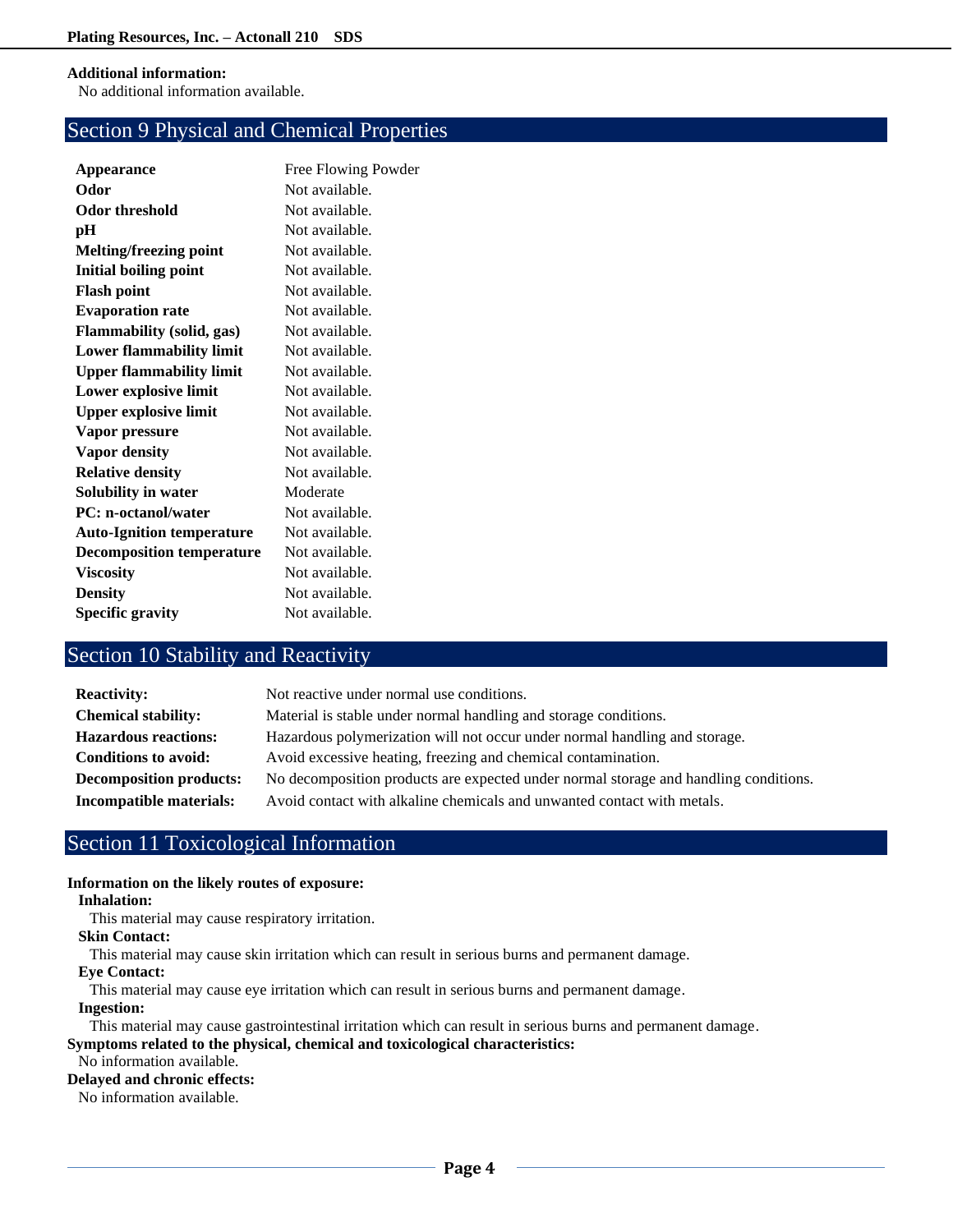| <b>Numerical measures of toxicity:</b>                                        |          |         |                                  |              |
|-------------------------------------------------------------------------------|----------|---------|----------------------------------|--------------|
| Components                                                                    | Exposure | Species | Dose                             | <b>Notes</b> |
| <b>Proprietary Component 2:</b>                                               |          |         |                                  |              |
| LD50                                                                          | Oral     | Rat     | $60 \frac{\text{mg}}{\text{kg}}$ |              |
| <b>Proprietary Component 1:</b>                                               |          |         |                                  |              |
| LD50                                                                          | Oral     | Rat     | 2800 mg/kg                       |              |
|                                                                               |          |         |                                  |              |
| <b>Toxicological effects:</b>                                                 |          |         |                                  |              |
| <b>Acute Toxicity:</b>                                                        |          |         |                                  |              |
| Mixture:                                                                      |          |         |                                  |              |
| No information available.                                                     |          |         |                                  |              |
| <b>Skin Corrosion/Irritation:</b>                                             |          |         |                                  |              |
| Mixture:                                                                      |          |         |                                  |              |
| No information available.                                                     |          |         |                                  |              |
| <b>Serious Eye Damage/Irritation:</b>                                         |          |         |                                  |              |
| Mixture:                                                                      |          |         |                                  |              |
| No information available.                                                     |          |         |                                  |              |
| <b>Respiratory sensitization:</b>                                             |          |         |                                  |              |
| Mixture:                                                                      |          |         |                                  |              |
| No information available.                                                     |          |         |                                  |              |
| <b>Skin sensitization:</b>                                                    |          |         |                                  |              |
| Mixture:                                                                      |          |         |                                  |              |
| No information available.                                                     |          |         |                                  |              |
| Germ cell mutagenicity:                                                       |          |         |                                  |              |
| Mixture:                                                                      |          |         |                                  |              |
| No information available.                                                     |          |         |                                  |              |
| <b>Carcinogenicity:</b>                                                       |          |         |                                  |              |
| Mixture:                                                                      |          |         |                                  |              |
|                                                                               |          |         |                                  |              |
| This product is considered to be a potential carcinogen by:<br>NTP: No        |          |         |                                  |              |
| OSHA: No                                                                      |          |         |                                  |              |
|                                                                               |          |         |                                  |              |
| <b>IARC: No</b>                                                               |          |         |                                  |              |
| <b>Reproductive toxicity:</b>                                                 |          |         |                                  |              |
| Mixture:                                                                      |          |         |                                  |              |
| This product is not expected to cause reproductive and developmental effects. |          |         |                                  |              |
| <b>STOT-single exposure:</b>                                                  |          |         |                                  |              |
| Mixture:                                                                      |          |         |                                  |              |
| No information available.                                                     |          |         |                                  |              |
| <b>STOT-repeated exposure:</b>                                                |          |         |                                  |              |
| Mixture:                                                                      |          |         |                                  |              |
| No information available.                                                     |          |         |                                  |              |
| <b>Aspiration hazard:</b>                                                     |          |         |                                  |              |
| Mixture:                                                                      |          |         |                                  |              |
| This product is not an aspiration hazard.                                     |          |         |                                  |              |
| <b>Additional information:</b>                                                |          |         |                                  |              |
| None.                                                                         |          |         |                                  |              |

# Section 12 Ecological Information

# **Ecotoxicity:**

No information available.

| <b>Numerical measures of ecotoxicity:</b> |                    |                |                   |              |
|-------------------------------------------|--------------------|----------------|-------------------|--------------|
| <b>Components</b>                         | $T$ <sub>VDe</sub> | <b>Species</b> | Dose              | <b>Notes</b> |
| <b>Proprietary Component 2:</b>           |                    |                |                   |              |
| Ecotoxicity                               | TLM                | Tinca vulgaris | $200$ ppm         | 96 hr        |
| <b>Proprietary Component 1:</b>           |                    |                | No Data Available |              |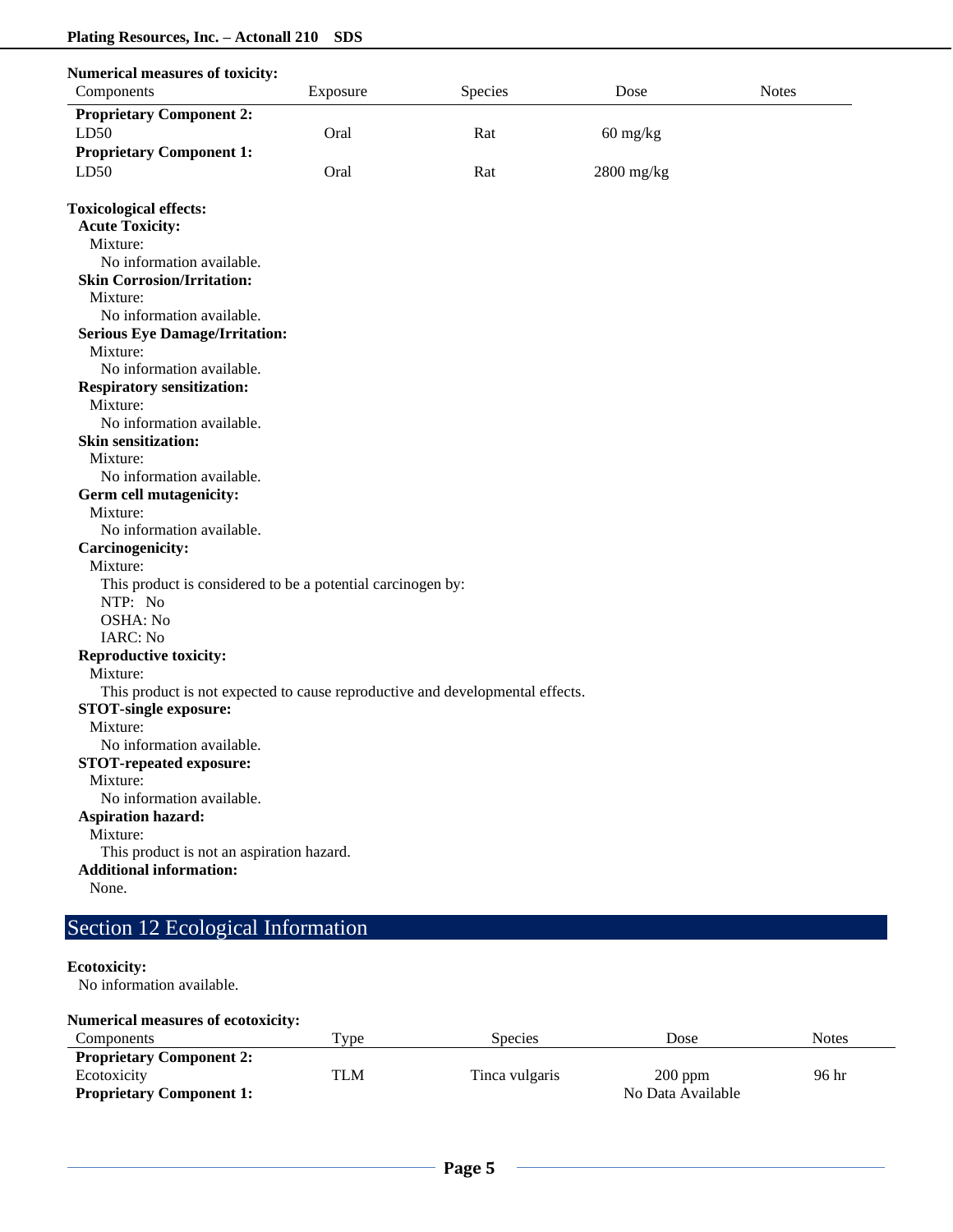### **Persistence and degradability:** Mixture: No information available. **Bioaccumulative potential:** Mixture: No information available. **Mobility in soil:** Mixture: No information available. **Other adverse effects:** Mixture: No information available. **Additional information:** No information available.

### Section 13 Disposal Considerations

### **Disposal instructions:**

Dispose of material in accordance with all federal, state and local regulations.

**Contaminated packaging:**

Triple rinse container and offer for recycling. Dispose of container following all federal, state and local regulations.

### **Additional Information:**

**Federal regulations:**

No additional information available.

### Section 14 Transport Information

### **DOT:**

**UN number:** UN1759 **UN proper shipping name:** UN1759, Corrosive Solid, N.O.S. (Sodium Hydrogen Bisulfate), 8, PGII **Class:** 8 **Subsidiary Risk:** none **Label(s):** 8 **Packing group:** II **Packaging exceptions:** none

# Section 15 Regulatory Information

### **SARA 311/312 Hazard categories:**  Immediate (Acute) Health Hazard. Immediate (Acute) Health Hazard. Delayed (Chronic) Health Hazard. None. **SARA 302 Extremely hazardous substance:** Not listed. **SARA 304 Emergency release notification:** Not regulated. **SARA 311/312 Hazardous chemical:** No. **SARA 313 Toxic Release Inventory (TRI) report:** Not regulated. **CERCLA Hazardous substance list:** Not listed. **Federal Insecticide, Fungicide, and Rodenticide Act (FIFRA):** This chemical is not a pesticide product. **Clean Air Act regulated substances:** None. **Clean Water Act regulated substances:** None.